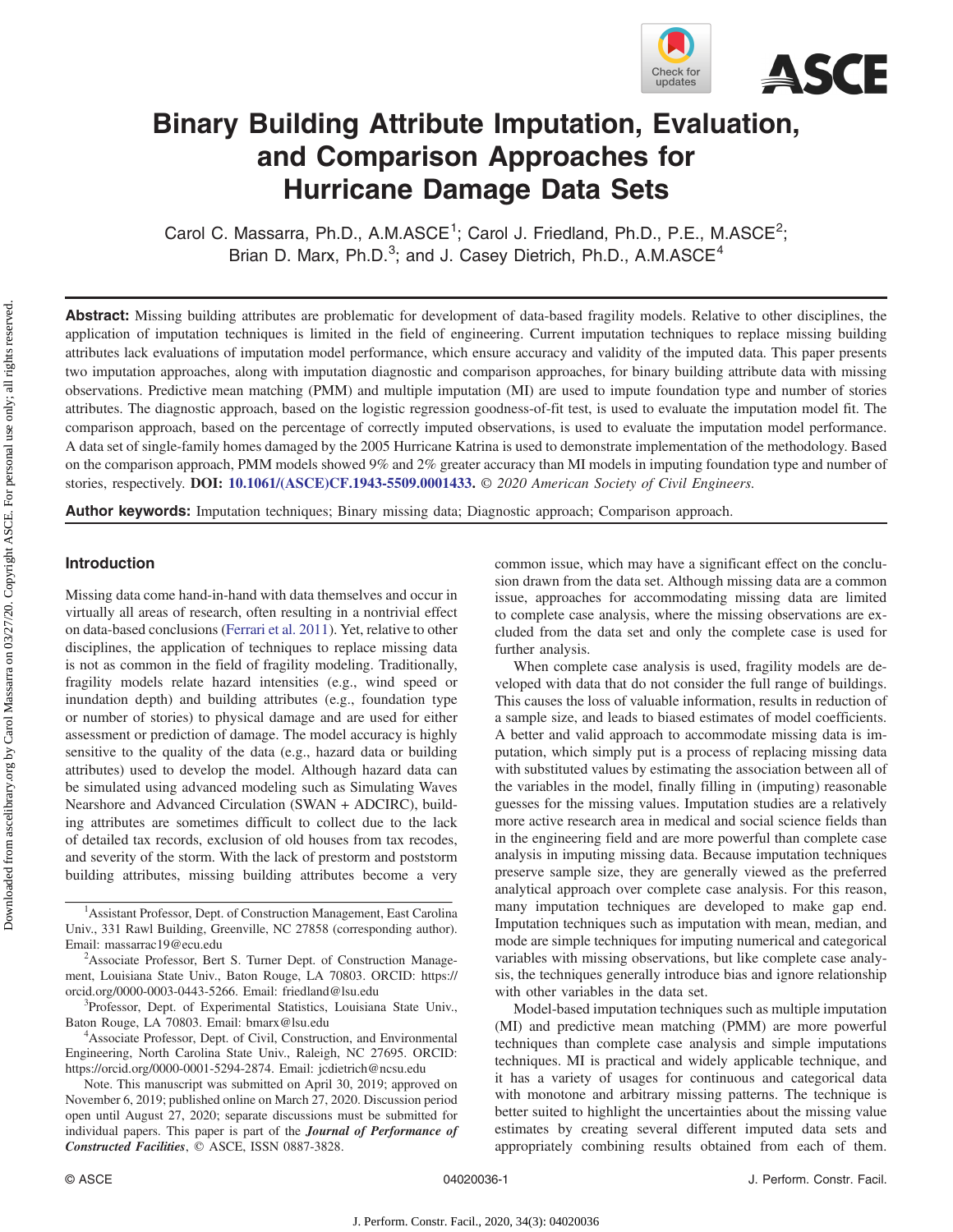Valid inferences are obtained because the technique averages over the distribution of the missing data given the observed data ([Little](#page-6-0) [and Rubin 2014](#page-6-0)). On the other hand, PMM is an easy-to-use imputation technique for continuous and categorical data and is based on other observed observations in the data set, so the imputed values are more realistic. Imputations outside the observed data range will not occur, thereby avoiding problems with meaningless imputations resulting from extrapolation. Because the technique relies on other observed in the data set, there is no need to define the distribution of missing values. Consequently, predictive mean matching is less vulnerable to model misspecification ([Little and](#page-6-0) [Rubin 2014\)](#page-6-0).

In the field of data-based fragility modeling, implementation of imputation techniques is very limited. Imputation techniques are particularly important for data collected after natural hazard events because building attribute data may not be fully observed due to severity of damage. Pita et al. [\(2011](#page-7-0)) used Bayesian belief networks (BBN) and classification and regression trees (CART) machinelearning methods to classify roof shape as a function of wall type, year built, roof cover type, number of stories, and building value. Performance of the BBN and CART were then evaluated using cross validation. Macabuag et al. ([2016\)](#page-7-0) used MI techniques to impute building material attributes as a function of footprint area, damage state, building use, and inundation depth. However, performance of the imputation models was not evaluated.

Although results of the previous two studies aided in development of risk and fragility models, building attributes were either imputed based on machine-learning techniques rather than imputation techniques ([Pita et al. 2011](#page-7-0)), or based on imputation techniques without evaluation of the imputation model performance [\(Macabuag et al. 2016](#page-7-0)). In other disciplines, it has been shown that evaluation of imputation model performance is essential to ensure validity and accuracy of the imputed data ([Bernhardt 2018;](#page-6-0) [Cabras](#page-6-0) [et al. 2011](#page-6-0); [Gelman et al. 2005;](#page-6-0) [Nguyen et al. 2017](#page-7-0)) and to provide an approach for model comparison and selection among various imputation models ([Fay 1996](#page-6-0); [Meng 1994\)](#page-7-0).

When an individual imputation model is evaluated, model diagnostics are performed numerically or graphically to determine how well the model estimates missing values. When various imputation models are evaluated, model comparison is performed numerically to determine the model or models with the highest imputation accuracy. Current numerical diagnostic approaches are limited to imputation models for continuous variables (e.g., [Abayomi et al.](#page-6-0) [2008;](#page-6-0) [Farhan and Fwa 2014;](#page-6-0) [Stuart et al. 2009](#page-7-0); [Van Buuren 2012](#page-7-0); [White et al. 2011;](#page-7-0) [Zhu et al. 2009](#page-7-0)), whereas comparison approaches are limited to evaluation of the performance of statistical models fit on the imputed data set rather than imputation models themselves (e.g., [Akande et al. 2017](#page-6-0); [Collins et al. 2001](#page-6-0); [Raghunathan et al.](#page-7-0) [2001\)](#page-7-0). An approach for implementing diagnostic and comparison approaches for evaluating the fit and accuracy of imputation models for categorical variables (e.g., building attributes) is essential to improve the quality of postevent data, and therefore, improve the prediction of the data-based fragility model.

This paper presents an imputation approach, along with imputation diagnostic and comparison approaches, for binary building attribute data with missing observations. Binary building attributes with missing observations are imputed by fitting PMM and MI logistic regression–based imputation models on the complete case data set with the selected building attribute as the response variable and observed numerical hazard and environmental attribute variables as explanatory variables. The diagnostic approach is used to numerically diagnose the fit of each individual logistic regression imputation model and to determine the subset of the variables to be used in the analysis. The model choice was based on the following three criteria: (1) the logistic regression goodness-of-fit test, (2) the significance of the observed numerical variables, and (3) the independence of the observed numerical variables.

The comparison approach is used to numerically evaluate the performance of the imputation models themselves. More specifically, observations from the complete data sets of every building attribute are randomly deleted to accomplish a missingness percentage equal to that in the original data set. The deleted observations are then imputed based on the diagnosed PMM and MI imputation models. The percentage of correctly classified observations, expressed as the cross-classification rate (CCR), is calculated by comparing prior and postdeletion values. For every building attribute, the imputation model with the highest CCR and lowest class error (CE) is chosen as the final imputation model.

A data set of single-family homes damaged by 2005 Hurricane Katrina in coastal Mississippi is used to demonstrate application of the methodology. Data for foundation type and number of stories were missing for about 45% of the buildings destroyed by Katrina. The observed numerical hazard and environmental variables, defined as maximum 3-s wind speed, maximum significant wave height, maximum water depth, maximum water speed, and base flood elevation, are used to impute missing foundation type and number of stories data for slab and elevated foundations of 1- and 2-story homes. Hazard intensities and the base flood elevation were obtained from joint SWAN + ADCIRC and FEMA Flood Map [\(FEMA 2020;](#page-6-0) [Dietrich et al. 2012](#page-6-0)) Service Center flood insurance rate maps (FIRMs), respectively.

The contributions of this paper are approaches to impute binary building attributes based on imputation techniques rather than statistical techniques, diagnose the fit of individual imputation models, and evaluate the performance of the imputation models rather than the performance of statistical models fit on the imputed data set. A major issue for damage modelers and data collectors is the implementation of techniques to impute building attributes with missing observations because of the lack of knowledge transfer between the disciplines of statistics and engineering. The developed approaches provide damage modelers and data collectors with the knowledge needed to impute binary building attributes and to evaluate the fit and performance of the imputation models themselves. Implementation of imputation techniques improves quality of postevent data because building attribute data may not be fully observed due to the severity of damage or lack of data; meanwhile, implementation of evaluation approaches ensures validity of the imputation models, which is an improvement over current building attribute imputation practices that lack evaluation of imputation model performance.

## Missing Data Imputation: Notation, Models, and Details

For a data set with sample size  $N$ ,  $G$  binary (i.e., Levels 0 and 1) explanatory variables  $(X_1, X_2, \ldots, X_G)$  with missing observations, and F continuous explanatory variables  $(Z_1, Z_2, \ldots, Z_F)$ , two model-based imputation techniques  $T = (T_{\text{PMM}}, T_{\text{MI}})$ , defined as PMM and MI, are applied to impute each  $X_q$  with missing observation. For each variable  $X_g$  with missingness, sample sizes for the complete and missing case subdata sets are  $N_{g,cc}$  and  $N_{g,\text{miss}}$ , respectively, where  $N_g = N_{g,cc} + N_{g,\text{miss}}$ . Variables of these subdata sets are defined as  $X_{g,cc}$ ,  $Z_{f,cc}$ ,  $X_{g,\text{miss}}$ , and  $Z_{f,\text{miss}}$ , where  $g = 1, 2, ..., G, f = 1, 2, ..., F$ , the subscript cc denotes observa-<br>tions of fully observed X, and the subscript miss denotes obsertions of fully observed  $X_g$ , and the subscript miss denotes observations with missing  $X$ , values. The missing mechanism of the data vations with missing  $X_q$  values. The missing mechanism of the data set is assumed to be missing at random (MAR), meaning that the probability of missing  $X_q$  values depends only on the observed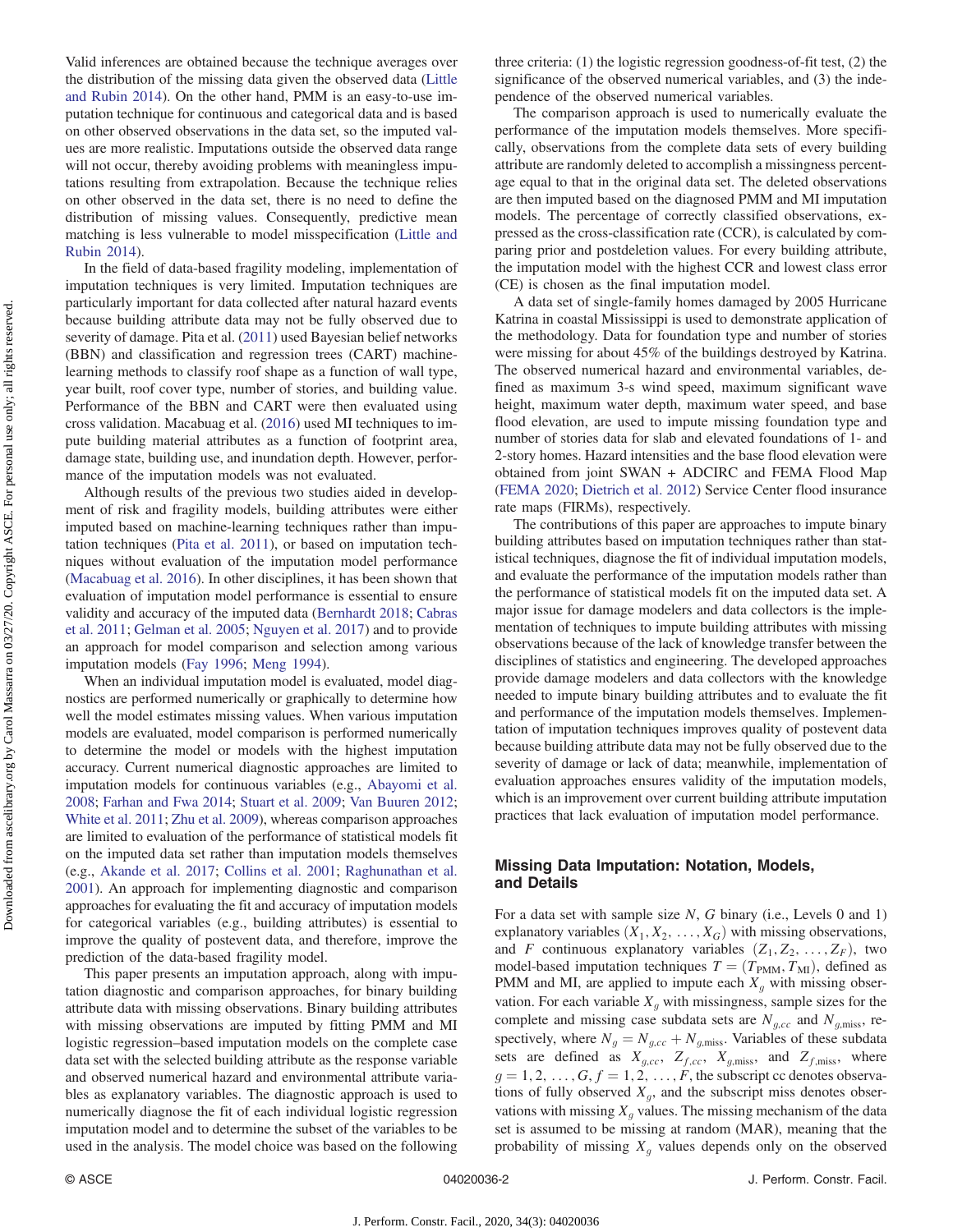<span id="page-2-0"></span>variables in the data set. Based on  $T$ , a set of two logistic regression-based imputation models  $LR_q = (LR_{q,PMM}, LR_{q,MI})$  is fitted on the  $N_{q,cc}$  complete cases. The response variable of  $LR_q$ is  $X_g$ , and the explanatory variables are the continuous explanatory variables  $(Z_1, Z_2, \ldots, Z_F)$ .

#### Predictive Mean-Matching Imputation Techniques

For the predictive mean-matching imputation technique,  $T_{PMM}$ , the imputation procedure imputes a missing value by matching its estimated predictive probability to the nearest complete case estimated predictive probability. A logistic regression model  $LR_{g,PMM}$  is fitted on the complete cases for each  $X_G$  with missing observations

$$
\ln\left(\frac{P(X_{g,cc}=1)}{1-P(X_{g,cc}=1)}\right) = \alpha_{g0} + \sum_{f=1}^{F} \alpha_{gf} Z_{f,cc} \text{ for } g = 1, 2, ..., G
$$
\n(1)

where  $P(X_{g,cc} = 1)$  = probability of  $X_{g,cc}$  being in Level 1;  $\alpha_{g0}$  = model intercept; and  $\alpha_{gf}$  = model coefficients.

For each complete case observation  $x_{g,cc}$  of variable  $X_G$ , the estimated predictive probability that  $x_{g,cc}$  with explanatory variables  $Z_{f,cc}$  belongs to Level 1 is estimated as follows:

$$
P(x_{g,cc} = 1) = \frac{\exp(\alpha_{g0} + \sum_{f=1}^{F} \alpha_{gf} Z_{f,cc})}{1 + \exp(\alpha_{g0} + \sum_{f=1}^{F} \alpha_{gf} Z_{f,cc})}
$$
(2)

For each missing observation  $x_{g,\text{miss}}$  of variable  $X_G$ , the estimated predictive probability that  $x_{g,\text{miss}}$  with explanatory variable  $Z_{f,cc}$  belongs to Level 1 is estimated as follows:

$$
P(x_{g,\text{miss}} = 1) = \frac{\exp(\alpha_{g0} + \sum_{f=1}^{F} \alpha_{gf} Z_{f,cc})}{1 + \exp(\alpha_{g0} + \sum_{f=1}^{F} \alpha_{gf} Z_{f,cc})}
$$
(3)

The absolute difference  $|D_g|$  between  $P(x_{g,\text{miss}} = 1)$  and every  $P(x_{acc} = 1)$  is calculated and used to construct a distance matrix Q with number of rows representing the number of complete cases and number of columns representing the number of missing cases. For every column in Q,  $x_{g,\text{miss}}$  is set equal to the  $x_{g,cc}$  value corresponding to the row with the smallest  $|D_q|$  value. For rows with equal  $|D_g|$  values,  $x_{g,\text{miss}}$  is selected as the mode of the corresponding  $x_{q,cc}$  values unless the variable levels are equally represented, in which case,  $x_{g,\text{miss}}$  is selected at random.

#### Multiple Imputation Techniques

The application of multiple imputation techniques,  $T_{\text{MI}}$ , is dependent on the missingness pattern, i.e., arbitrary or monotone. For the arbitrary missingness pattern, MI using fully conditional specification (FCS) is used, whereas MI using logistic regression is used for the monotone missingness pattern. A data set with variables  $X_1, X_2, \ldots, X_g$  has a monotone missingness pattern if variable  $X_i$  and all previous variables  $X_k$ ,  $k < j$ , are observed and  $X_{j+1}$ and all subsequent variables  $X_m$ ,  $m > j$ , are missing for observation  $i$ ; otherwise, the data set has an arbitrary missingness pattern. The imputation procedure for  $T_{\text{MI}}$  generates  $M_g$  imputations by performing draws from the predictive posterior distribution(s) of  $X_{g,cc}$ conditioned on  $Z_{f,cc}$ . The number of required imputations  $M_g$  depends on the fraction of missing data  $\lambda_g$  [\(Rubin 1978\)](#page-7-0) and is determined by the relative efficiency index  $RE = [1 + (\lambda_g/M_g)]^{-1}$ ,<br>where Pubin (1078) preceleulated values of *PF* based on fractions where Rubin ([1978\)](#page-7-0) precalculated values of RE based on fractions of missing data  $(\lambda)$  and number of imputations  $(m)$  to determine the number of required imputations. A value of  $M_q$  is chosen so that  $RE<sub>a</sub>$  is greater than 90%. The imputation algorithm sequentially iterates through the variables to impute the missing values using  $LR_{g,MI}$  fitted on the complete cases Eq. (1).

For each  $X_g$ , model coefficients are randomly drawn from a multivariate normal distribution with mean and variance equal to the model coefficients of Eq. (1). This procedure results in  $M<sub>q</sub>$  logistic regression models,  $M_g$  model intercepts, and  $M_g \times F$  model coefficients, and hence,  $M<sub>q</sub>$  imputed data sets. Intercepts and coefficients for each model are different and collectively defined as  $\alpha_g$ . Statistical analysis is then performed on the  $M_g$  imputed data sets resulting in  $M_q$  statistical model coefficients. Values of the  $M_q$ coefficients are pooled into a final result by averaging the coefficient values. Although generating  $M<sub>q</sub>$  imputed data sets ensures variability in the imputed data set without biasing estimates, pooling the statistical model coefficients results in one set of final statistical model coefficients rather than one set of final imputation model coefficients.

For this study, pooling is performed on the  $M<sub>g</sub>$  imputation model coefficients rather than on the  $M<sub>g</sub>$  statistical model coefficients. This procedure results in one final imputed data set while maintaining variability in the imputed data set. For each  $X_q$ , imputation models are fitted  $M<sub>q</sub>$  times based on Eq. (1). The intercepts and coefficients obtained from Eq. (1) are pooled by averaging over the  $M<sub>g</sub>$  imputations to calculate the average estimated intercepts and model coefficients  $\overline{\alpha_g}$ , as  $\overline{\alpha_g} = (1/M_g) \sum_{m_g=1}^{m_g} \alpha_{mg}$  where  $\alpha_{mg}$ is the estimate of  $\alpha_q$  in the  $m_{gh}$  model. Thus, the imputation model  $LR_{g,MI}$  is redefined as follows:

$$
\ln\left(\frac{P(X_{g,cc}=1)}{1-P(X_{g,cc}=1)}\right) = \overline{\alpha_{g0}} + \sum_{f=1}^{F} \overline{\alpha_{gf}} Z_{f,cc} \text{ for } g = 1, 2, ..., G
$$
\n(4)

The model defined in Eq. (4) is used as the MI imputation model rather than that defined in Eq. (1). The estimated predictive probability that an individual missing observation  $x_{g,\text{miss}}$  belongs to Level 1 is calculated

$$
P(x_{g,\text{miss}} = 1) = \frac{\exp(\overline{\alpha_{g0}} + \sum_{f=1}^{F} \overline{\alpha_{gf}} Z_{f,cc})}{1 + \exp(\overline{\alpha_{g0}} + \sum_{f=1}^{F} \overline{\alpha_{gf}} Z_{f,cc})}
$$
(5)

If  $P(x_{q,\text{miss}} = 1)$  is greater than 0.5, the missing observation is imputed as Level 1; otherwise, it is imputed as Level 0.

## Imputation Model Diagnostic and Comparison Approaches

As with any model-based procedure, the fit of the model should be checked using goodness-of-fit tests ([Abayomi et al. 2008\)](#page-6-0), and the subset of the variables to be used in the analysis should be determined [\(Collins et al. 2001\)](#page-6-0). The model diagnostic approach is used to evaluate the fit of the imputation models and to determine the subset of the variables, based on three criteria defined as follows:

Satisfaction of variable inflation factor (VIF): the VIF for  $Z_f$  is given as  $VIF_f = 1/(1 - R_f^2)$ , where  $R_f^2$  is the coefficient of determination for a multiple regression model, considering  $Z$  is termination for a multiple regression model, considering  $Z_f$  is the dependent variable and the remaining  $Z_f$  variables are the independent variables. A  $VIF_f$  greater than 10 indicates that  $Z_f$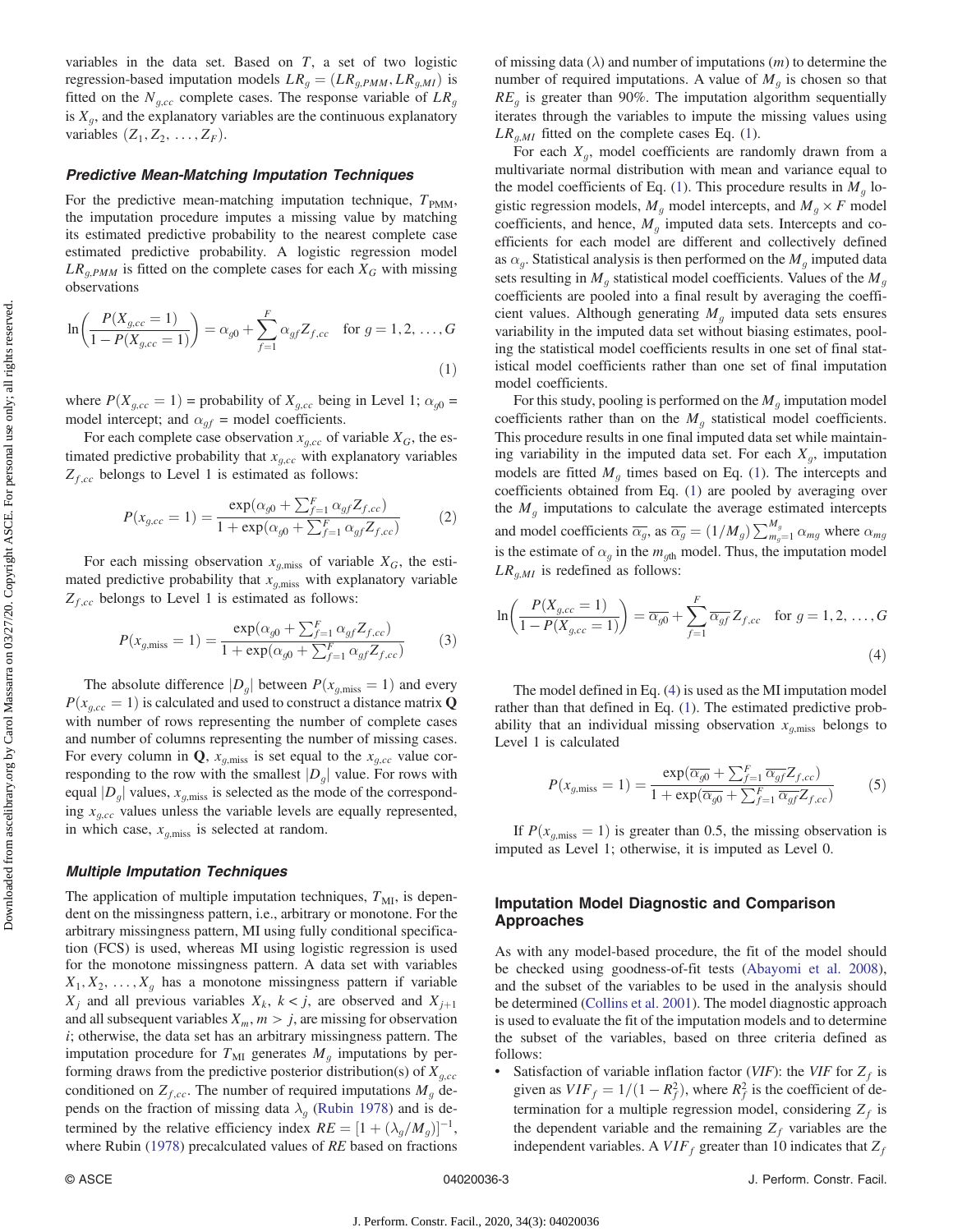is almost a perfect linear combination of other explanatory variables (i.e., multicollinearity); therefore, the standard errors of the model coefficients will be inflated. Any correlated variables  $(Z_{f,corr})$  are not included simultaneously within PMM and MI imputation models.

- Satisfaction of model requirements (goodness of fit): the Hosmer and Lemeshow test is used to assess goodness of fit based on the chi-square test. Any imputation model with chi-square *p*-value  $\langle 0.05 \rangle$  is rejected.
- Statistical significance of model parameters: at least one explanatory variable must be significant or the imputation model is rejected.

For each  $X_q$  and each imputation technique, logistic regression models are fitted on every combination of  $Z_f$ , resulting in two sets of  $(2^{Z_f} - 1) - D = K$  imputation models [e.g.,  $LR_{gMI} = (LR_{gMI,1}, \ldots, LR_{gMI,K})$ ] where each  $LR_{gMI}$  has  $M_g$  imputations.  $(LR_{gMI,1}, \ldots, LR_{gMI,K})$ ] where each  $LR_{gMI}$  has  $M_g$  imputations.<br>D is the number of models with Z The three criteria defined D is the number of models with  $Z_{f,\text{corr}}$ . The three criteria defined<br>previously are used to evaluate the 2K models. Models satisfying previously are used to evaluate the  $2K$  models. Models satisfying the three criteria are further evaluated based on the following comparison approach.

From the  $N_{q,cc}$  complete cases, missing values are randomly generated by deleting observations of  $X_{q,cc}$  so that the percentage of missingness for  $X_{g,cc}$  equals that of  $X_g$  in the original data set. The deletion procedure results in G sample data sets with sizes  $N_{g_s}$ , and variables  $X_{g_s}$  and  $Z_{g_s}$  with complete and deleted cases defined and variables  $X_{g_s}$  and  $Z_{f_s}$  with complete and deleted cases defined as  $X_{g_s,cc}$  and  $X_{g_s,mis}$ , respectively. Deleted observations  $x_{g_s,miss}$  are imputed using the imputation models defined for  $T_{\text{PMM}}$  [Eq. [\(1\)](#page-2-0)] and  $T_{\text{MI}}$  [Eq. [\(4\)](#page-2-0)], respectively. For every  $LR_g$  that satisfies the three criteria, an error matrix is constructed, where the sum of all frequencies in the matrix is  $N_{g_s}$ . Rows (j) of the matrix represent the frequency of the observed class levels for  $X_{g_s,\text{miss}}$ prior to deletion, and columns  $(e)$  represent the frequency of the imputed class levels. The percentage of correctly imputed values, expressed as the cross-classification rate  $(CCR_{LR_a})$ , is calculated as follows:

$$
CCR_{LR_g} = \frac{\sum_{j=1}^{2} w_{LR_g,jj}}{\sum_{j=1}^{2} \sum_{e=1}^{2} w_{LR_g,je}}
$$
(6)

where  $w_{LR_g,jj}$  = number of correctly classified observations found along the diagonal of the error matrix; and the denominator is equal to  $N_{gc}$ . The percentage of each misclassified class, expressed as *CE*, is calculated as  $CE_{LR_g} = 1 - w_{LR_g,jj}/\sum_{e=1}^{2} w_{LR_g,je}$ . Balance between CCR and CE is used to choose the final imputation model, where models with high CCR values but high CE values are considered less reasonable models for imputing binary variables with missing observations.

## Case Study: Hurricane Katrina

A data set containing observations describing hazard intensities and building attributes for  $N = 866$  single-family homes in the three counties of coastal Mississippi (Hancock, Harrison, and Jackson) that border the Gulf of Mexico is used for the application of the methodology. These homes ranged in damage from no damage/ very minor damage to collapse [\(Massarra et al. 2019](#page-7-0)). The continuous variables  $(Z_F)$  are maximum 3-s gust wind speed  $(U_{3,\text{max}})$ , maximum significant wave height  $(H_{S,\text{max}})$ , maximum water depth  $(D_{\text{max}})$ , maximum water speed  $(U_{\text{max}})$ , and base flood elevations  $(X<sub>BFE</sub>)$ . All hazard intensities represent the maximum values of the time series obtained from the tightly coupled SWAN + ADCIRC models ([Dietrich et al. 2012\)](#page-6-0) after 2005 Hurricane Katrina. SWAN represents the wave field as a phase-averaged spectrum ([Booij et al.](#page-6-0) [1999](#page-6-0)). SWAN was extended in its functionality ([Zijlema 2010](#page-7-0)) and then coupled tightly with ADCIRC, which solves modified forms of the shallow-water equations for the evolution of the total water depth  $H = h + \zeta$ , where h is the local bathymetry and  $\zeta$  is the freesurface elevation relative to the geoid, and the depth-averaged current velocities U and V ([Luettich and Westerink 2004](#page-6-0); [Westerink](#page-7-0) [et al. 2008](#page-7-0)). These models are coupled tightly so information is passed through local memory, efficient on high-performance computing systems, and validated for hurricane wave and flooding applications along the US Atlantic and Gulf coastlines ([Dietrich et al.](#page-6-0) [2012](#page-6-0)). SWAN+ADCIRC uses unstructured mesh with triangular finite elements, which can vary in size, ranging from kilometers in open water, to hundreds of meters near the coastline and through the floodplains, and to tens of meters in the small-scale natural and artificial channels that convey surge into the inland region.

The model results in this study were computed on the SL16 mesh, which was developed and validated for the devastating Gulf hurricanes of 2005 and 2008 [\(Dietrich et al. 2012](#page-6-0)). Data for variable  $X_{\text{BFF}}$  were obtained from the FEMA Flood Map Service Center flood insurance rate maps ( $FIRM_S$ ) for Hancock (1983, 1987, and 1992), Harrison, (1980, 1983, 1984, 1988, and 2002), and Jackson (1983, 1987, and 1992) counties, respectively. The flood maps were georeferenced in ArcGIS (version 10.1), and  $X_{\text{BFE}}$  values were recorded at building footprint locations. The binary variables with missing data  $(X_G)$  are foundation type (FT) and number of stories (NS), where the two levels are defined as (slab, elevated) and (1-story, 2-story). Because of the differences in hazard intensities across counties, it is not optimal to use a single county's imputation model to impute FT and NS in other counties because this may result in a low accuracy of the imputation model. Therefore, imputation models were fitted on a county scale. Table 1 describes the explanatory variables  $Z_f$  and the response variable  $X_g$  of the imputation models.

Frequency and percentage of observed  $(\eta)$  or missingness  $(\lambda)$  for  $X_{\text{FT}}$  and  $X_{\text{NS}}$  are given in Table [2.](#page-4-0) The data were evaluated to determine the missingness patterns, which were found to be arbitrary

Table 1. Explanatory and response variables used to construct the imputation models in Hancock, Harrison, and Jackson Counties

|          |                    |                                                  | Range (continuous) or levels (binary) |                               |                               |  |  |  |
|----------|--------------------|--------------------------------------------------|---------------------------------------|-------------------------------|-------------------------------|--|--|--|
| Variable | Symbol             | Description                                      | Hancock                               | Harrison                      | Jackson                       |  |  |  |
| $Z_f$    | $U_{3,\text{max}}$ | Maximum 3-s gust wind speed $(m/s)$              | 48.57-67.99                           | 55.32–67.42                   | 47.62-62.54                   |  |  |  |
|          | $H_{S,\text{max}}$ | Maximum significant wave height (m)              | $0.3 - 3.22$                          | $0 - 2.22$                    | $0 - 1.84$                    |  |  |  |
|          | $D_{\text{max}}$   | Maximum water depth above local ground level (m) | $0.94 - 7.94$                         | $0 - 5.96$                    | $0 - 5.18$                    |  |  |  |
|          | $U_{\rm max}$      | Maximum water speed $(m/s)$                      | $0.18 - 2.8$                          | $0 - 1.06$                    | $0 - 1.45$                    |  |  |  |
|          | $X_{\rm BFE}$      | Base flood elevation (m)                         | $0.35 - 5.23$                         | $0.34 - 4$                    | $0.32 - 4.31$                 |  |  |  |
| $X_q$    | $X_{\rm{FT}}$      | Foundation type                                  | Slab $(0)$ , elevated $(1)$           | Slab $(0)$ , elevated $(1)$   | Slab $(0)$ , elevated $(1)$   |  |  |  |
|          | $X_{\rm NS}$       | Number of stories                                | 1-story $(1)$ , 2-story $(0)$         | 1-story $(1)$ , 2-story $(0)$ | 1-story $(1)$ , 2-story $(0)$ |  |  |  |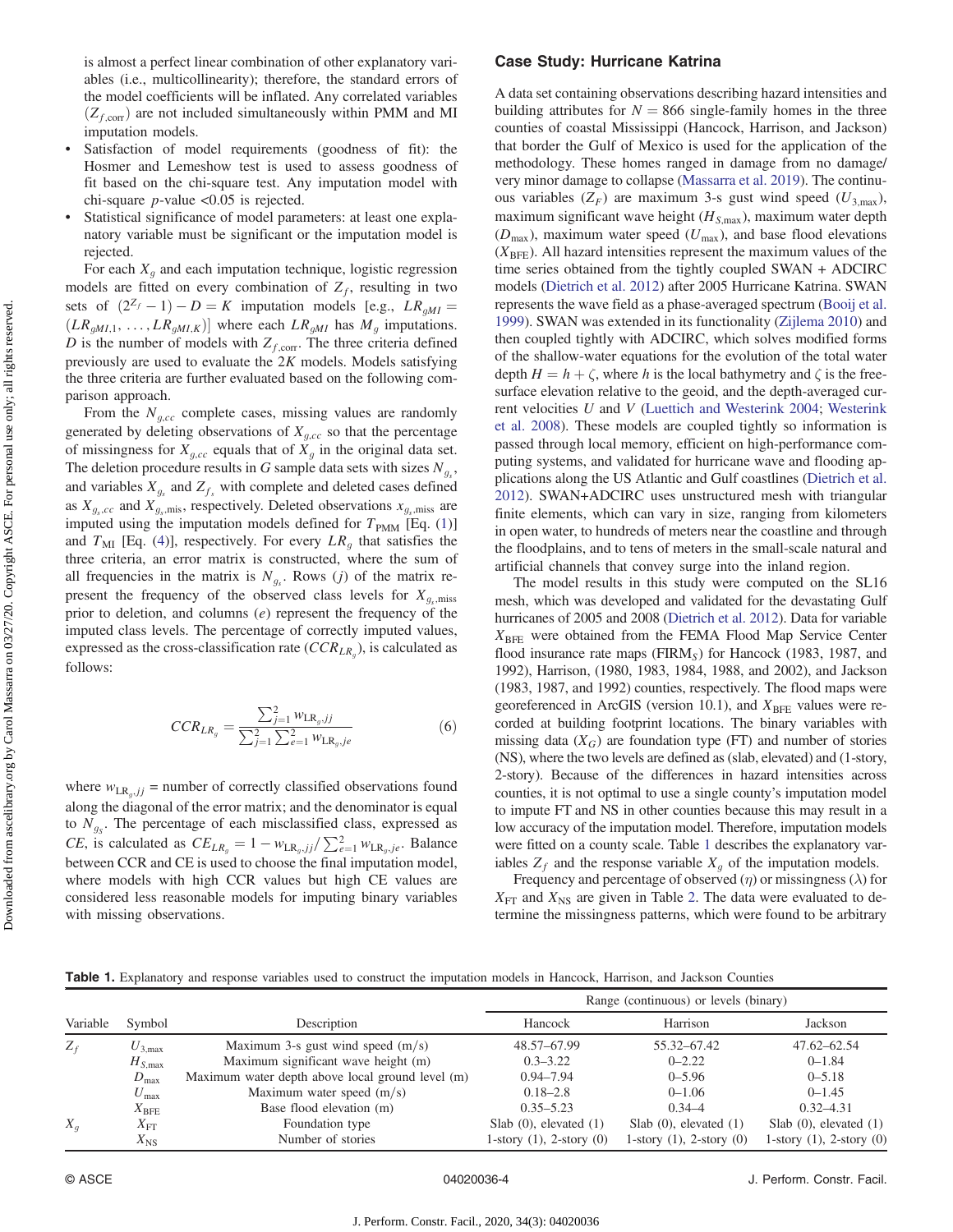<span id="page-4-0"></span>**Table 2.** Frequency and percentages of observed  $(\eta)$  or missingness  $(\lambda)$  for  $X_{\text{FT}}$  and  $X_{\text{NS}}$  in Hancock, Harrison, and Jackson Counties

|                         | Frequency ( $\eta$ or $\lambda$ ) |           |           |       |  |  |  |  |
|-------------------------|-----------------------------------|-----------|-----------|-------|--|--|--|--|
| $X_{\rm FT}/X_{\rm NS}$ | Hancock                           | Harrison  | Jackson   | Total |  |  |  |  |
| Slab                    | 39 $(21%)$                        | 86 (23%)  | 151 (50%) | 276   |  |  |  |  |
| Elevated floor          | 56 (30%)                          | 130 (34%) | 40 (13%)  | 266   |  |  |  |  |
| Missing                 | 89 (48%)                          | 163 (43%) | 112 (37%) | 364   |  |  |  |  |
| $1$ -story              | 26 (14%)                          | 160 (42%) | 187 (62%) | 373   |  |  |  |  |
| $2$ -story              | 15 $(8%)$                         | 39 (10%)  | 45 (15%)  | 99    |  |  |  |  |
| Missing                 | 143 (78%)                         | 180 (47%) | 71(23%)   | 394   |  |  |  |  |

for the three data sets in the three counties of the study area. Using a relative efficiency index  $RE > 90\%$ , the number of required imputations  $M<sub>g</sub>$  for  $T<sub>MI</sub>$  for  $X<sub>FT</sub>$  and  $X<sub>NS</sub>$  was calculated as 10 in Hancock and Harrison and as 5 in Jackson. Correlation between  $H_{S, \text{max}}$  and  $D_{\text{max}}$  was found to be high, which results in  $VIF_{H_{S, \text{max}}}$ and  $VIF_{D_{\text{max}}} > 10$ . Therefore,  $H_{S,\text{max}}$  and  $D_{\text{max}}$  were not included simultaneously in the same imputation models.

#### Case Study Imputation Model Diagnostics

For each imputation technique and each county, combinations of explanatory variables were used to fit the logistic regression models (LR), resulting in 138 models. These models are described with  $H_{S,\text{max}}$ ,  $D_{\text{max}}$ ,  $U_{\text{max}}$ , and  $X_{\text{BFE}}$  variables and are tested to satisfy the three diagnostic criteria. Among the 138 models, 33 LR models described in Table 3 satisfied the three diagnostic criteria and were used to impute  $X_{\text{FT}}$  and  $X_{\text{NS}}$ . Cells with a letter X indicate the variables that are included in each LR model, where  $K$  represents the model number.

From the complete case subdata sets of  $X_{\text{FT}_s}$  and  $X_{\text{NS}_s}$  in each county with sample sizes  $N_{\text{FT,cc}}$  equal to (95, 216, 191) and  $N_{\text{NS,cc}}$ equal to (41, 199, 232), three sample data sets with sample sizes  $N_{g_s}$  were constructed by randomly deleting observations. The observations are deleted so that  $N_{\text{FT}_s}$  was equal to (46, 93, 71) and  $N_{\text{NS}}$ , was equal to (32, 94, 53), which represent equivalent missingness percentages  $(\lambda)$  in each county defined in Table 2. The procedure was repeated 1,000 times, and the mean error was reported.

The frequency and percentage of observed and missing  $(\lambda)$  cases for  $X_{\text{FT}_s}$  and  $X_{\text{NS}_s}$  in the three subdata sets are given in Table 4. The  $X_{g_s}$  deleted observations for  $X_{\text{FT}_s}$  and  $X_{\text{NS}_s}$  were imputed based on the LR models defined in Table 3.

### Case Study Imputation Model Comparison

Among the models defined in Table 3 and for each  $T$  and each  $X_q$ , one imputation model LR with the highest CCR and the lowest CE was chosen. Error matrix values for LR obtained from  $T_{PMM}$  and  $T_{\text{MI}}$  are provided for  $X_{\text{FT}}$  and  $X_{\text{NS}}$  in Table [5.](#page-5-0) Rows of the matrices represent the frequency of slab, elevated foundation, and one and two stories prior to deletion, and columns represent the frequency of the imputed binary variable levels after deletion.

The results show that in general the performance of PMM imputation models is higher than that of the MI imputation models, with CCR ranging from 60% to 93%. For  $X_{\text{FT}}$ ,  $T_{\text{PMM}}$  Models 13 and 24 have higher  $CCR_{LR_{FT}}$  and lower  $CE_{LR_{FT}}$  than  $T_{\text{MI}}$  Models 2 and 24 in Hancock and Jackson counties, whereas  $T_{\text{MI}}$  Model 25 has higher  $CCR_{LR_{FT}}$  and lower  $CE_{LR_{FT}}$  than  $T_{\text{PMM}}$  Model 22 Harrison county. For  $X_{\text{NS}}$ ,  $T_{\text{PMM}}$  Models 11, 31, and 10 have higher  $CCR_{LR_{NS}}$  and lower  $CE_{LR_{NS}}$  than  $T_{\text{MI}}$  Models 15, 32, and 28 in the

**Table 3.** Model (K) with variables that satisfied the three criteria for  $X_{\text{FT}}$ and  $X_{\text{NS}}$  for both  $T_{\text{PMM}}$  and  $T_{\text{MI}}$ 

| $\boldsymbol{K}$ | $U_{3,\text{max}}$ | $H_{S,\max}$             | $D_{\text{max}}$                           | $U_{\rm max}$                                               | $X_{\rm BFE}$                             |
|------------------|--------------------|--------------------------|--------------------------------------------|-------------------------------------------------------------|-------------------------------------------|
| $\mathbf{1}$     | X                  |                          | $\mathbf X$                                | X                                                           | X                                         |
| $\overline{c}$   | X                  | $\mathbf X$              |                                            | X                                                           | X                                         |
| $\overline{3}$   | X                  |                          | $\frac{1}{\mathbf{X}}$                     | X                                                           |                                           |
| $\overline{4}$   | X                  | $\frac{1}{\text{X}}$     |                                            | X                                                           |                                           |
| 5                | X                  |                          | $\frac{-1}{x}$                             | X                                                           | X                                         |
| 6                |                    |                          |                                            | X                                                           |                                           |
| 7                | $\frac{1}{x}$      | $\frac{-1}{x}$           |                                            | X                                                           | X<br>X                                    |
| 8                |                    |                          |                                            |                                                             |                                           |
| 9                | X                  |                          |                                            |                                                             |                                           |
| 10               | X                  | $\frac{-x}{x}$           | $\frac{1}{\mathbf{X}}$                     | $\frac{-1}{-1}$ $\frac{-1}{-1}$ $\frac{1}{x}$ $\frac{1}{x}$ | $\frac{x}{x}$ $\frac{y}{x}$ $\frac{y}{x}$ |
| 11               | X                  |                          |                                            |                                                             |                                           |
| 12               |                    | $\overline{\phantom{a}}$ | $\frac{v}{X}$                              |                                                             |                                           |
| 13               |                    |                          |                                            |                                                             |                                           |
| 14               |                    | $\bar{X}$                |                                            |                                                             |                                           |
| 15               |                    | $\frac{1}{x}$            | $\frac{1}{\mathbf{X}}$                     |                                                             |                                           |
| 16               |                    |                          |                                            |                                                             |                                           |
| 17               |                    | $\frac{1}{x}$            | $\frac{-x}{x} - \frac{x}{x} - \frac{x}{x}$ | $\frac{-1}{x}$<br>$\frac{-1}{x}$<br>$\frac{-1}{x}$          |                                           |
| 18               |                    |                          |                                            |                                                             |                                           |
| 19               |                    |                          |                                            |                                                             |                                           |
| 20               |                    |                          |                                            |                                                             |                                           |
| 21               |                    |                          |                                            |                                                             |                                           |
| 22               |                    |                          |                                            |                                                             |                                           |
| 23               |                    | $\frac{-1}{x}$           |                                            | X                                                           |                                           |
| 24               |                    |                          |                                            | X                                                           |                                           |
| 25               |                    | $\frac{1}{1}$            |                                            | $\frac{1}{\mathbf{X}}$                                      |                                           |
| 26               |                    |                          |                                            |                                                             |                                           |
| $27\,$           |                    |                          |                                            | X                                                           | $\mathbf X$                               |
| 28               |                    | $\frac{1}{\mathbf{X}}$   |                                            | X                                                           | X                                         |
| 29               |                    |                          | X                                          |                                                             | X                                         |
| 30               |                    |                          | X                                          |                                                             |                                           |
| 31               |                    | $\overline{\phantom{0}}$ | X                                          |                                                             | $\frac{X}{\ }$                            |
| 32               | $\frac{1}{x}$      | $\overline{\phantom{0}}$ | X                                          | $\frac{-1}{x}$                                              | $\mathbf X$                               |
| 33               |                    | $\overline{X}$           |                                            |                                                             |                                           |

**Table 4.** Percentage of observed  $\eta$  or missingness  $\lambda$  of  $X_{\text{FT}}$  and  $X_{\text{NS}}$  in Hancock, Harrison, and Jackson Counties after observation deletion

|                   |             |          | Frequency ( $\eta$ or $\lambda$ ) |           |  |  |  |
|-------------------|-------------|----------|-----------------------------------|-----------|--|--|--|
| Symbol            | Description | Hancock  | Harrison                          | Jackson   |  |  |  |
| $X_{\mathrm{FT}}$ | Observed    | 49 (52%) | 123 (57%)                         | 120(63%)  |  |  |  |
|                   | Missing     | 46 (48%) | 93 (43%)                          | 71(37%)   |  |  |  |
| $X_{\rm NS}$      | Observed    | 9(22%)   | 105(53%)                          | 179 (77%) |  |  |  |
|                   | Missing     | 32 (78%) | 94 (47%)                          | 53 (23%)  |  |  |  |

three counties of the study area. Based on the CCR and CE values, final imputation models, bold in Table [5,](#page-5-0) are defined for  $X_{\text{FT}}$  and  $X_{\text{NS}}$  in each county of the study area.

Eqs. (7) and ([9\)](#page-5-0) define final  $T_{\text{PMM}}$  imputation models (Models 13 and 24) for foundation type in Hancock and Jackson Counties, respectively, and Eq. (8) defines the final  $T_{\text{MI}}$  imputation model (Model 25) for foundation type in Harrison County. These models estimate the probability that buildings with missing foundation data have elevated foundations

$$
\ln\left(\frac{P(X_{\text{FT}} = \text{Elevated})}{1 - P(X_{\text{FT}} = \text{Elevated})}\right) = -6.14 + 1.83D_{\text{max}} - 2.84U_{\text{max}}\tag{7}
$$

$$
\ln\left(\frac{P(X_{\text{FT}} = \text{Elevated})}{1 - P(X_{\text{FT}} = \text{Elevated})}\right) = 0.37 - 0.26D_{\text{max}} + 0.6X_{\text{BFE}} \quad (8)
$$

© ASCE 04020036-5 J. Perform. Constr. Facil.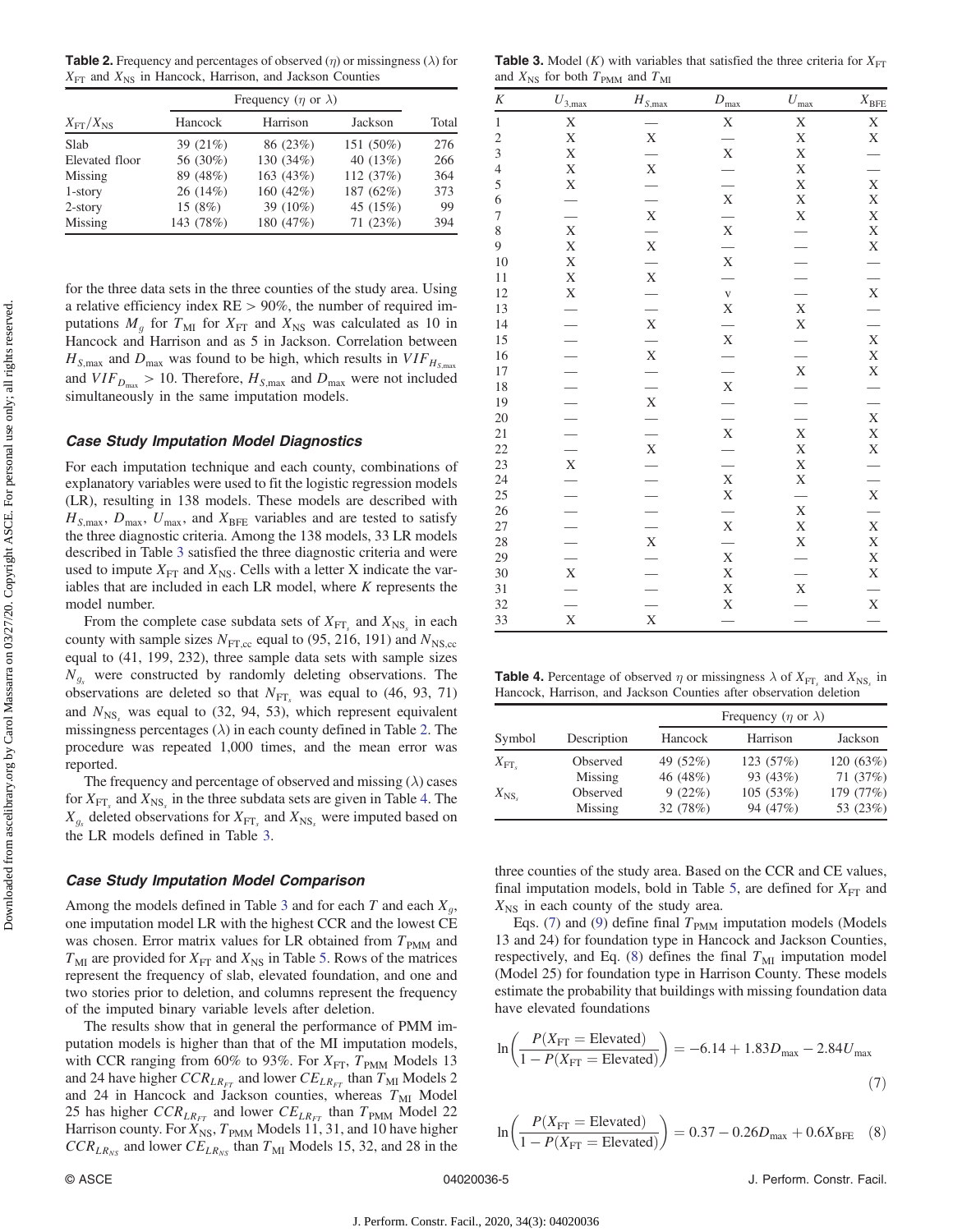<span id="page-5-0"></span>**Table 5.** Observed versus imputed  $X_{q_k}$  error matrices, mean CE, and CCR for  $X_{\text{FT}_k}$  and  $X_{\text{NS}_k}$  in Hancock, Harrison, and Jackson Counties

|                    | Imputed $X_{g_s}$ |          |    |                |                |                |                 |            |    |         |            |                |                 |
|--------------------|-------------------|----------|----|----------------|----------------|----------------|-----------------|------------|----|---------|------------|----------------|-----------------|
| County             |                   | FT       | K  | Slab           | Elevated       | $CE_{LR_{FT}}$ | $CCR_{LR_{FT}}$ | <b>NS</b>  | K  | 1-story | $2$ -story | $CE_{LR_{NS}}$ | $CCR_{LR_{NS}}$ |
| Observed $X_{g_s}$ |                   |          |    |                |                |                |                 |            |    |         |            |                |                 |
| Hancock            | $T_{\rm PMM}$     | Slab     | 13 | 21             | $\overline{2}$ | $9\%$          | 93%             | $1$ -story | 11 | 19      |            | $5\%$          | 81%             |
|                    |                   | Elevated |    |                | 22             | $4\%$          |                 | $2$ -story |    | 5       | 7          | 42%            |                 |
|                    | $T_{\rm MI}$      | Slab     | 2  | 8              | 15             | 65%            | 61%             | 1-story    | 15 | 15      | 5          | 25%            | 78%             |
|                    |                   | Elevated |    | 3              | 20             | 13%            |                 | $2$ -story |    | 2       | 10         | $17\%$         |                 |
| Harrison           | $T_{\rm PMM}$     | Slab     | 22 | 25             | 13             | 34%            | 60%             | $1$ -story | 31 | 69      | 4          | $5\%$          | 80%             |
|                    |                   | Elevated |    | 24             | 31             | 44%            |                 | $2$ -story |    | 15      | 6          | 71%            |                 |
|                    | $T_{\rm MI}$      | Slab     | 25 | 20             | 18             | 47%            | 72%             | $1$ -story | 32 | 70      | 3          | $4\%$          | 77%             |
|                    |                   | Elevated |    | 8              | 47             | 15%            |                 | $2$ -story |    | 19      | 2          | 90%            |                 |
| Jackson            | $T_{\rm PMM}$     | Slab     | 24 | 49             | 9              | $16\%$         | 85%             | 1-story    | 10 | 36      | 9          | 20%            | 77%             |
|                    |                   | Elevated |    | $\overline{2}$ | 11             | 15%            |                 | $2$ -story |    | 3       | 5          | 38%            |                 |
|                    | $T_{\rm MI}$      | Slab     | 24 | 48             | 10             | 17%            | 79%             | $1$ -story | 28 | 34      | 11         | 24%            | 70%             |
|                    |                   | Elevated |    | 5              | 8              | 38%            |                 | $2$ -story |    | 5       | 3          | 63%            |                 |

Note: Bold = final imputation models. Rows of the matrices represent the frequency of slab, elevated foundation, and one and two stories prior to deletion; columns represent the frequency of the imputed binary variable levels after deletion.

$$
\ln\left(\frac{P(X_{\text{FT}} = \text{Elevated})}{1 - P(X_{\text{FT}} = \text{Elevated})}\right) = -2.86 + 0.29D_{\text{max}} + 4.18U_{\text{max}}\tag{9}
$$

Eqs. (10)–(12) define the final  $T_{\text{PMM}}$  imputation models (Models 11, 31, and 10) for number of stories in Hancock, Harrison, and Jackson Counties, respectively. These models estimate the probability that buildings with missing number of stories data are 1-story buildings

$$
\ln\left(\frac{P(X_{\text{NS}}=1\text{-story})}{1-P(X_{\text{NS}}=1\text{-story})}\right) = 24.28 - 0.32U_{3,\text{max}} - 5.62H_{5,\text{max}}\tag{10}
$$

$$
\ln\left(\frac{P(X_{\text{NS}} = 1\text{-story})}{1 - P(X_{\text{NS}} = 1\text{-story})}\right) = 2.66 + 0.2D_{\text{max}} - 6.08U_{\text{max}} \quad (11)
$$

$$
\ln\left(\frac{P(X_{\text{NS}} = 1\text{-story})}{1 - P(X_{\text{NS}} = 1\text{-story})}\right) = 5.67 - 0.06U_{3,\text{max}} - 0.33D_{\text{max}}
$$
\n(12)

Given the binary missing explanatory variables,  $LR_{\text{PMM}}$  imputation models performed better than  $LR_{\text{MI}}$  imputation models in imputing foundation type and number of stories for five of the six models in the three counties of the study area. The missing observations have been imputed as a function of only continuous observed variables (i.e., hazard intensities and base flood elevation) without considering other building attributes; therefore, more observed building attributes in regions that share similar building construction patterns would allow the extension of the methodology to more comprehensive imputation models that impute building attributes with missing observations as a function of hazard and other known building attributes. Application of the developed approaches using comprehensive data sets may lead to stronger evaluation of the performance of imputation models.

Figs. 1 and 2 show comparisons between observed and imputed foundation types and number of stories, respectively, for the selected models [Eqs. ([7](#page-4-0))–(12)]. The relative frequency of imputed and observed foundation types are similar in Hancock County, whereas elevated foundations were imputed at a higher rate than observed in Harrison and Jackson Counties. One-story homes were



Fig. 1. Observed versus imputed foundation types in Hancock, Harrison, and Jackson Counties.



Fig. 2. Observed versus imputed number of stories in Hancock, Harrison, and Jackson Counties.

imputed at a higher rate than observed in Hancock and Harrison Counties but at a lower rate than observed in Jackson Country. The alignment of imputed and observed frequencies reflect the model CCR (Table 5), where models with CCR greater than 90% result in imputed observations very close to the observed observations (Model 13 for foundation in Hancock), whereas models with CCR less than 90% resulted in imputed observations with greater variation from the observed observations.

## Study Limitations

The study is limited to 1- and 2-story wood-framed single-family homes with slab and elevated foundations subjected to hurricane hazards. Although the application of the developed diagnostic and comparison approaches is for a binary variable with missing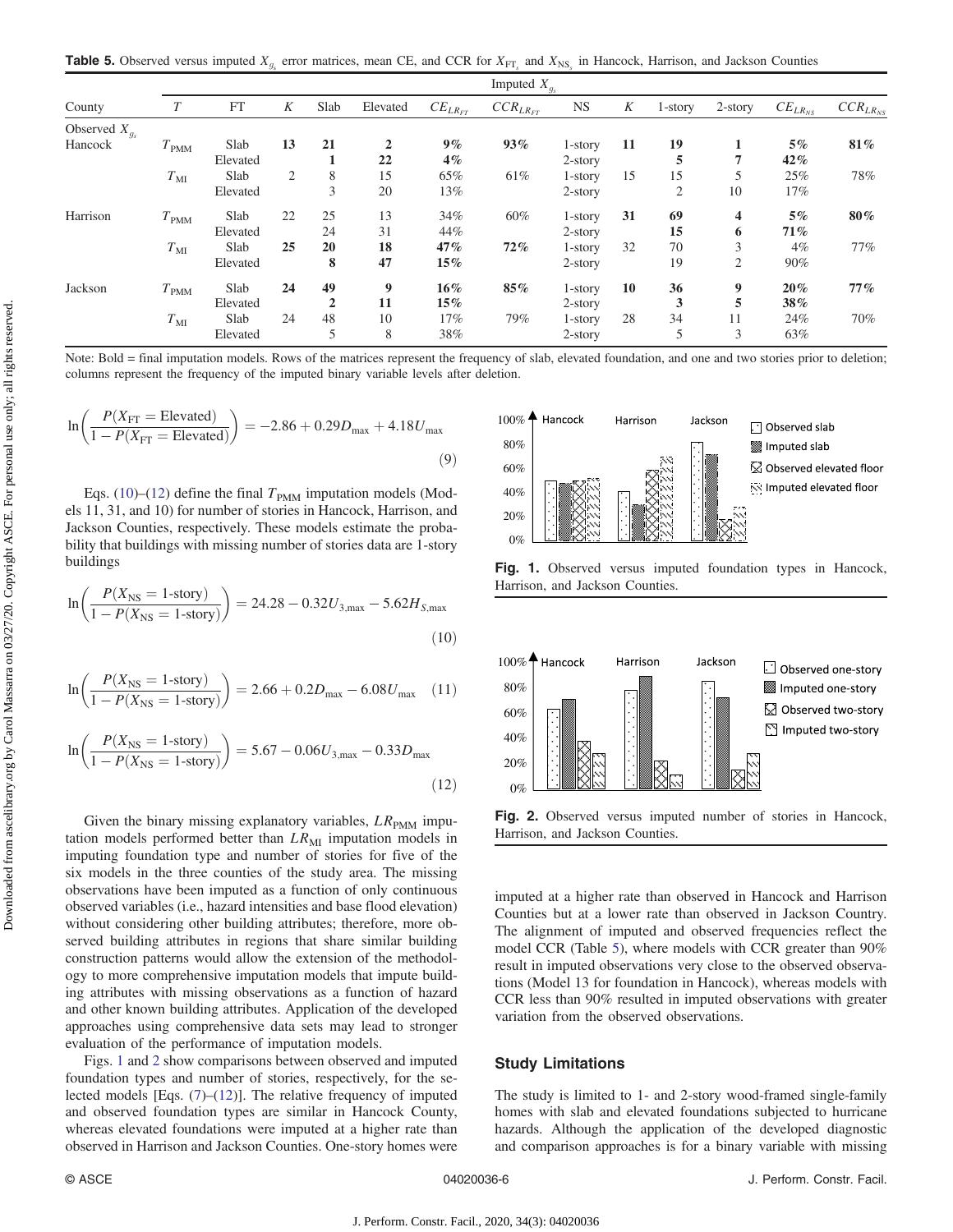# <span id="page-6-0"></span>Summary and Conclusions

This paper presented two imputation approaches along with imputation diagnostic and comparison approaches for binary building attribute data with missing observations. PMM and MI logistic regression–based imputation models were used to impute building attributes with missing observations. A diagnostic approach, based on the logistic regression goodness-of-fit test and the significance and independence of the observed numerical variables, was presented to evaluate the fit of PMM and MI imputation models. A comparison approach based on the percentage of correctly imputed observations and expressed in terms of CCR was presented to evaluate the performance of PMM and MI imputation models. A case study based on a data set of single-family homes damaged by 2005 Hurricane Katrina in coastal Mississippi was presented to demonstrate the application of the methodology. Missing foundation type and number of stories for single-family homes were imputed as a function of maximum 3-s wind speed, maximum significant wave height, maximum surge depth, maximum water speed, and base flood elevation. The contributions and findings of this paper are as follows:

- Approaches were developed to (1) impute binary building attributes with missing observations using imputation models rather than statistical models, (2) diagnose the fit of individual imputation models for binary categorical variables with missing observations rather than for continuous variables with missing observations, (3) determine the variables to be used in the imputation models, (4) evaluate the performance of the imputation models themselves rather than the statistical models fit on the imputed data set, and (5) determine the final imputation models to impute building attributes by comparing the performance of several imputation models.
- In the case study, PMM imputation models performed better performance than MI imputation models, where the average performance accuracy for PMM imputation models was 9% greater for foundation type and 4% greater for number of stories than for MI imputation models.

The developed approaches provide data collectors and damage modelers with the knowledge and guidance needed to impute building attributes with missing observations, particularly for model developers who rely on field data for risk assessment and building fragility models. Implementation of imputation techniques improves the quality of postevent data with incomplete building attributes, and implementation of diagnostic and comparison approaches ensure accuracy and validity of the imputation models themselves. Improving the quality of postevent data sets improves the development of data-based fragility and damage models, thus improving building damage prediction. Future work will extend the logistic regression–based imputation models to multinomial regression– based imputation models. Also, data with more observed building attributes in regions that share similar common building construction patterns will be collected so that missing observations can be imputed as a function of hazard parameters and other building attributes.

## Data Availability Statement

Some or all data, models, or code generated or used during the study are available from the corresponding author by request, including data and code that are used to develop the imputation models.

### Acknowledgments

The first author gratefully acknowledges funding from the Louisiana Board of Regents Graduate Fellowship in Engineering Grant No. LEQSF(2008-13)GF-01, the Donald W. Clayton Graduate Ph.D. Assistantship in Engineering at Louisiana State University, and the Chevron Engineering Graduate Student Fellowship at Louisiana State University. Hurricane Katrina reconnaissance videos were provided by MCEER.

#### **References**

- Abayomi, K., A. Gelman, and M. Levy. 2008. "Diagnostics for multivariate imputations." J. Royal Stat. Soc. Series C (Appl. Stat.) 57 (3): 273–291. [https://doi.org/10.1111/j.1467-9876.2007.00613.x.](https://doi.org/10.1111/j.1467-9876.2007.00613.x)
- Akande, O., F. Li, and J. Reiter. 2017. "An empirical comparison of multiple imputation methods for categorical data." Am. Statistician 71 (2): 162–170. <https://doi.org/10.1080/00031305.2016.1277158>.
- Bernhardt, P. W. 2018. "Model validation and influence diagnostics for regression models with missing covariates." Stat. Med. 37 (8): 1325–1342. <https://doi.org/10.1002/sim.7584>.
- Booij, N., R. Ris, and L. H. Holthuijsen. 1999. "A third-generation wave model for coastal regions: 1. Model description and validation." J. Geophys. Res. Oceans 104 (C4): 7649–7666. [https://doi.org/10.1029](https://doi.org/10.1029/98JC02622) [/98JC02622.](https://doi.org/10.1029/98JC02622)
- Cabras, S., M. E. Castellanos, and A. Quirós. 2011. "Goodness-of-fit of conditional regression models for multiple imputation." Bayesian Anal. 6 (3): 429–455. <https://doi.org/10.1214/11-BA617>.
- Collins, L. M., J. L. Schafer, and C.-M. Kam. 2001. "A comparison of inclusive and restrictive strategies in modern missing data procedures." Psychol. Methods 6 (4): 330. [https://doi.org/10.1037/1082-989X.6.4](https://doi.org/10.1037/1082-989X.6.4.330) [.330.](https://doi.org/10.1037/1082-989X.6.4.330)
- Dietrich, J. C., S. Tanaka, J. J. Westerink, C. Dawson, R. Luettich Jr., M. Zijlema, L. H. Holthuijsen, J. Smith, L. Westerink, and H. Westerink. 2012. "Performance of the unstructured-mesh, SWAN+ ADCIRC model in computing hurricane waves and surge." J. Sci. Comput. 52 (2): 468–497. <https://doi.org/10.1007/s10915-011-9555-6>.
- Farhan, J., and T. Fwa. 2014. "Improved imputation of missing pavement performance data using auxiliary variables." J. Transp. Eng. 141 (1): 04014–04065. [https://doi.org/10.1061/\(ASCE\)TE.1943-5436.0000725](https://doi.org/10.1061/(ASCE)TE.1943-5436.0000725).
- Fay, R. E. 1996. "Alternative paradigms for the analysis of imputed survey data." J. Am. Stat. Assoc. 91 (434): 490–498. [https://doi.org/10.1080](https://doi.org/10.1080/01621459.1996.10476909) [/01621459.1996.10476909.](https://doi.org/10.1080/01621459.1996.10476909)
- FEMA. 2020. "FEMA flood map service center: Welcome!" Accessed September 29, 2016. [https://www.fema.gov/.](https://www.fema.gov/)
- Ferrari, P. A., P. Annoni, A. Barbiero, and G. Manzi. 2011. "An imputation method for categorical variables with application to nonlinear principal component analysis." Comput. Stat. Data Anal. 55 (7): 2410–2420. [https://doi.org/10.1016/j.csda.2011.02.007.](https://doi.org/10.1016/j.csda.2011.02.007)
- Gelman, A., I. Van Mechelen, G. Verbeke, D. F. Heitjan, and M. Meulders. 2005. "Multiple imputation for model checking: Completed-data plots with missing and latent data." Biometrics 61 (1): 74–85. [https://doi.org](https://doi.org/10.1111/j.0006-341X.2005.031010.x) [/10.1111/j.0006-341X.2005.031010.x](https://doi.org/10.1111/j.0006-341X.2005.031010.x).
- Little, R. J., and D. B. Rubin. 2014. Statistical analysis with missing data. Hoboken, NJ: Wiley.
- Luettich, R. A., and J. J. Westerink. 2004. "Formulation and numerical implementation of the 2D/3D ADCIRC finite element model version 44. XX." Accessed April 16, 2018. [https://adcirc.org/files/2018/11](https://adcirc.org/files/2018/11/adcirc_theory_2004_12_08.pdf) [/adcirc\\_theory\\_2004\\_12\\_08.pdf.](https://adcirc.org/files/2018/11/adcirc_theory_2004_12_08.pdf)